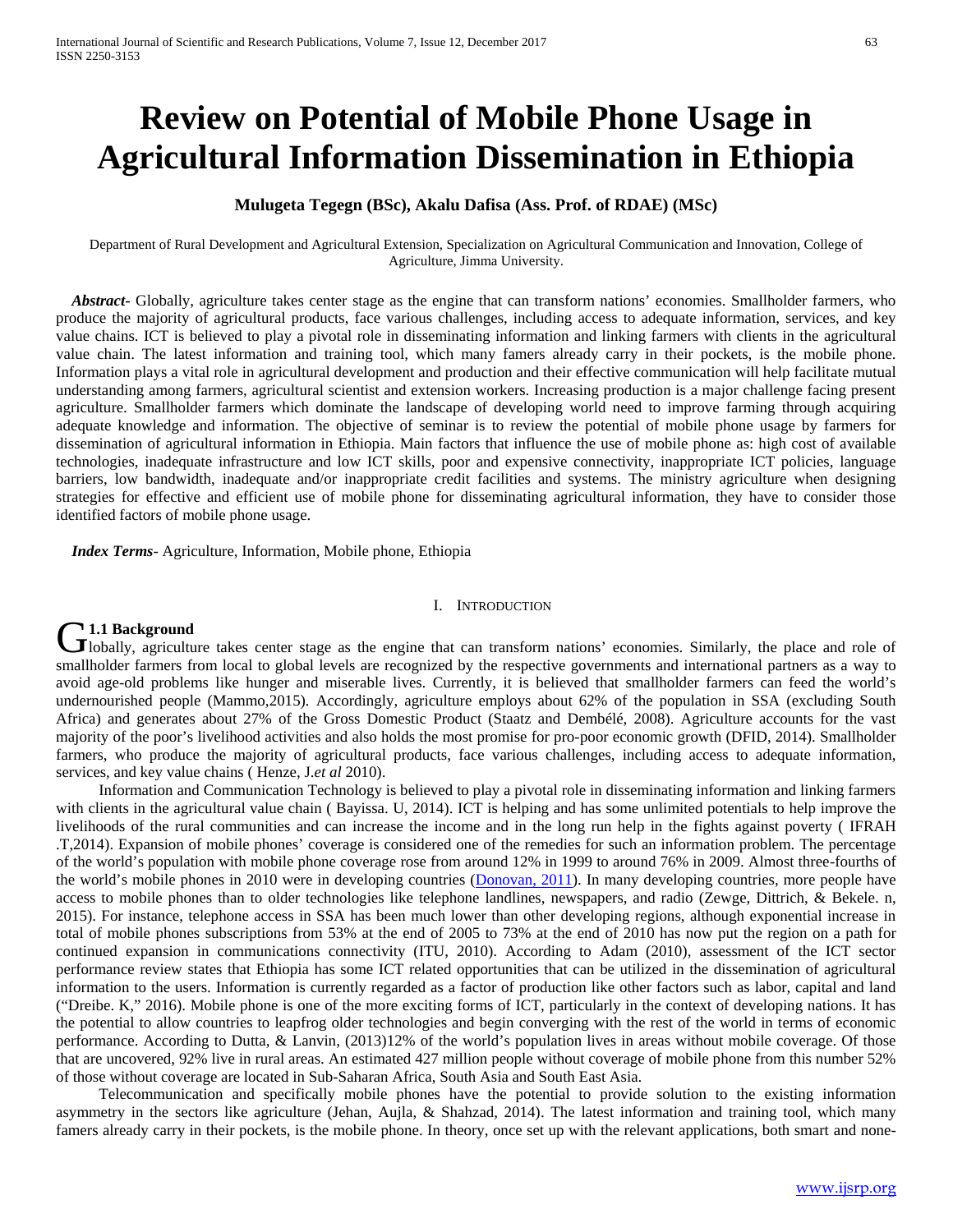smart phones have the potential to inform, train and monitor farmers, as well as change operational processes when established as open platforms that include input supplier and markets( Henze. Jet al, 2010). Across urban-rural and rich-poor divides, mobile phones connect individuals to individuals, information, markets, and services. Mobile phones have greatly reduced communication costs, thereby allowing individuals and firms to send and to obtain information quickly and cheaply on a variety of economic, social and political topics (Aker & Mbiti, 2010).The rapid spread of mobile phone networks into rural areas communications infrastructure, has the potential to connect people in all the ways that global telecommunications now offers (local, national, international) (Owiny & Maretzki, 2014). Simultaneously, innovators across emerging markets are creating mobile-enabled solutions that serve market needs, building new businesses, benefiting consumers and bolstering emerging market economies ("Mobile For Development mobile operators & start-ups," 2016).

In rural parts of Ethiopia, where access to information on individual basis may be costly and also unavailable, such arrangements are believed to have the potential to bring the required information to the rural community in the most cost effective way (Bwalya *et al*., 2012). In agriculture, like in many other sectors, information is becoming a major input, whilst, knowledge and information plays a central role for farmers to respond to opportunities that could improve their agricultural productivity (Nyamba & Mlozi, 2012). Agricultural information is a key component in improving small-scale agricultural production(Masuki, K. F. G," n.d.).Information plays a vital role in agricultural development and production and their effective communication will help facilitate mutual understanding among farmers, agricultural scientist and extension workers. Knowledge and information are basic ingredients for increased agricultural production and productivity (Hasan, 2015). Lack of access to vital agricultural information, as well as training and advice on topics such as pests and diseases, proven farming practices and weather, has been cited as part of the causes of the current problems (Mwangi, 2012).

## **1.2 Statement of problem**

 Increasing production is a major challenge facing present agriculture. Smallholder farmers which dominate the landscape of developing world need to improve farming through acquiring adequate knowledge and information (Aker, 2010). Farmers exhibit ambiguous risk-averse behavior when they lack information pertaining to the likelihood of occurrence of the possible outcomes of new technology, which might have a detrimental impact on adoption (Tessema, et al.,2016). A mix of several factors prevents the adoption of new agricultural technology and innovation by farmers and involves the level of education, individual risk preferences, capital, perception, as well as inputs such as land, labour and credit, as well as access to information (Aker, 2010). Relevant and suitable information on best practices, new technologies, post-harvest handling, and value-addition are key in order to boost productivity (Henze. J, 2010).

 According to Asayehegn et al, (2012), In Ethiopia most agents use individual extension methods (farm or home visits and use of contact farmers) to communicate and to disseminate agricultural technologies to farmers. Agents are also working under areas characterized by lack of infrastructural facilities such as transportation. Conventional extension methods such as farm or home visits and the use of contact farmers do not provide the needed agricultural information on timely basis (Deribe.K, 2011). The impact of mobile phones on development will, however, in the end be determined not only by the number of owners of SIM cards and subscription rates, but also by the actual ways in which mobile phones are used and the benefits that Africans derive from using mobile phones (Bornman, 2012).

 According to Deribe.K (2016), Moreover in Ethiopia one kebele, where three DAs each for crops, livestock and natural resource management are deployed, has approximately 800 -1200 farm households. This makes it practically difficult to reach the farmers by face-to-face or individual contact methods. The above mentioned problems calls for the use of ICTs to support agricultural extension services, because ICTs, particularly mobile phones, can be very effective in delivering timely and relevant information to farmers, even to those living in remote areas. Though the potential of mobile phones is vast, little is known regarding the use of mobile phones in agriculture in Ethiopia.

## **1.3 Objective of the seminar**

#### *1.3.1General objective*

 The overall objective of this seminar was to review the potential of mobile phone usage by farmers for dissemination of agricultural information in Ethiopia

## *1.3.2 Specific objective***:**

- To review penetration of mobile phone across in Ethiopia
- To review role of mobile phone usage in disseminating agricultural information in Ethiopia
- To review factor affecting mobile phone usage of farmer in Ethiopia
- To review mobile phone initiatives and policy intervention in Ethiopia

## **1.4 Significance of study**

There are not much review related to this title so, it can be an opportunity to the next students or other researchers who study related to this title use as reference and the university organize document that can serve as a guideline in the future. In addition, it can indicate directions and supply information for further research, extension and development efforts for non-governmental organizations whose main concern with agricultural information by ICT or by mobile phone in general.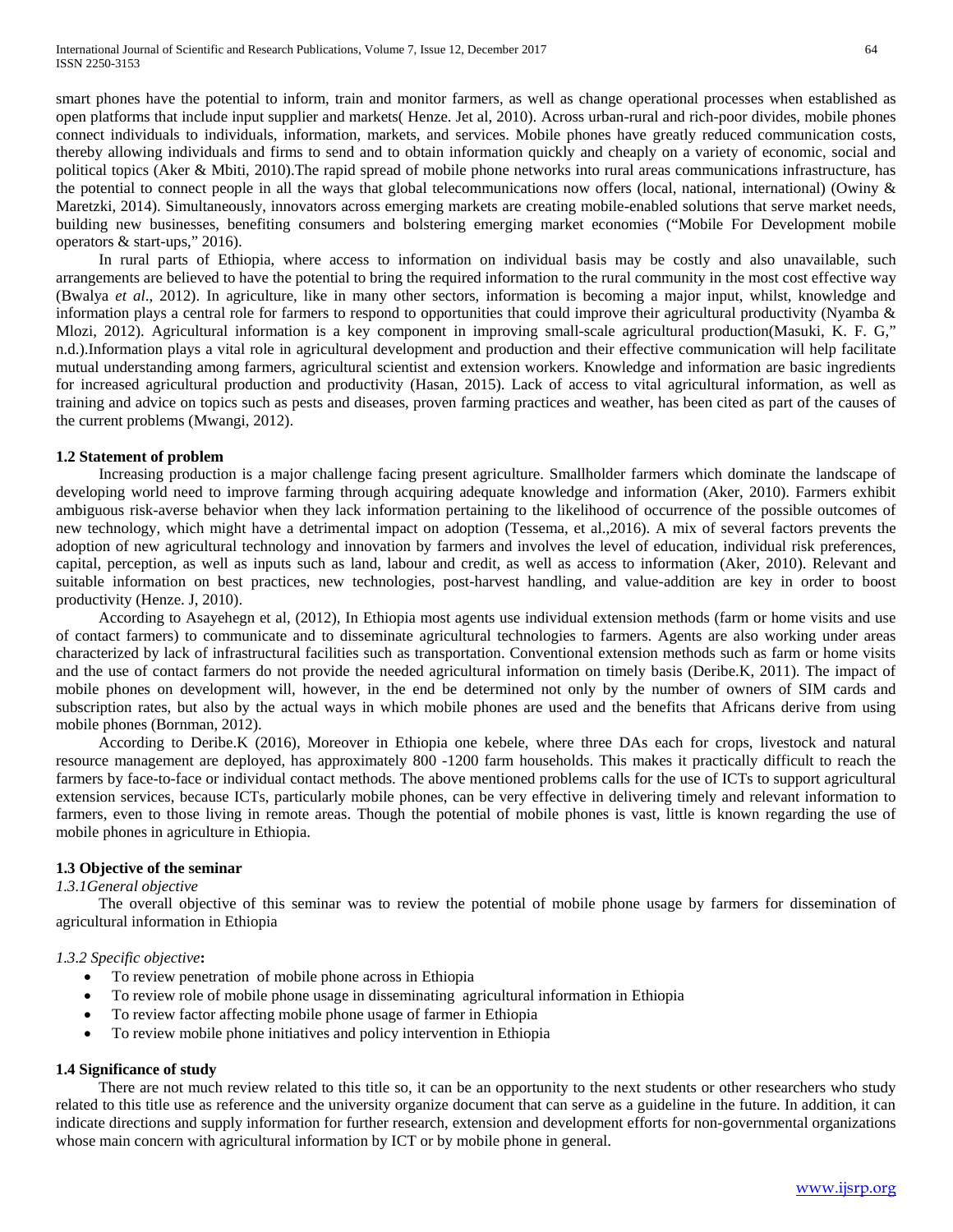## II. POTENTIAL OF MOBILE USAGE IN DISSEMINATION OF AGRICULTURAL INFORMATION

#### **2.1Conceptual understanding of mobile phone and agricultural information dissemination**

 The mobile phone is the primary connection tool for most people in the world. The mobile phone now with significant computing power of primary internet connection and the only one for a majority of the people across the world, providing information in a portable, well-connected form at a relatively low price [\(Lee Rainie](http://www.pewresearch.org/staff/lee-rainie/) and [Janna Anderson,](http://www.pewinternet.org/author/janderson/) 2008). Mobile phones-as information platforms that receive short message service, menu or voice message information-provide the ability to get connected to new knowledge and information sources not previously available with the possibility of real-time, highly tailored information delivery (Mwangi, 2012). Mobile phone usage by farmers reduced the information search costs, thereby dramatically lowering transaction costs and enabling greater farmer participation in commercial agriculture (Ogboma, 2010).

 Information has a vital role to play in improving and sustaining agricultural production of any nation. Therefore, it is necessary to identify the nature and type of information that farmers need so as to provide them with relevant, reliable, and timely information not only to help them make accurate decisions, but also contribute to increase productivity ("Deribe .K," 2016). The broad categories of information required by farmers can be categorized as know-how, which helps a farmer with fundamental information such as what to plant and which seed varieties to use; contextual information such as weather, best practice for cultivation in the locality; and market information such as prices, demand indicators, and logistical information (Mittal et al., 2010).

 Information from external sources, such as agricultural extension agents, m-services, radio, TV or newspapers, can play a central role in the assessment of suitability and risk of a technology (Woodill and Udell, 2012). Importantly, farmers will also require the necessary information to assess the suitability of the technology for their farming system and to understand the potential risks associated with the use of the technology. For instance, farmers may be uncertain about the profitability of the new technology or differences in economic returns between new and old technologies. Such uncertainties may arise due to insufficient knowledge about yields of new technologies, the types and costs of needed inputs, or expected market prices and demand for the produce (Baumüller, 2012). Farmers also often lack information on current market prices to be able to negotiate better deals. Disseminating price information, for instance through mobile phones, is seen as a way of reducing information asymmetries and increasing the bargaining power of farmers (Baumüller, 2012).

 M-Agriculture is the more resent term used to describe the various mobile technology based services, which are used in the agriculture sector. Term has evolved from the term e-agriculture, to specifically mean the mobile phone services developed in the past few decades. Globally there are few hundred different services in use, developed by both the private companies and international organizations (OXFAM, 2013). Several m services have already been developed that deliver information to farmers either on demand or by sending updates via SMS or audio recordings. M-services may also serve to facilitate farmer-to farmer or farmer-to-buyer relations, such as sharing of experiences on farming practices and market information related to prices, supply and demand (Baumüller, 2012).

#### **2.2 Mobile phone and agricultural information dissemination in Ethiopia**

## *2.2.1 An overview of agricultural extension service in Ethiopia*

 In Ethiopia, public agricultural extension services have been in action for about half a century. Studies show that Ethiopia has the largest agricultural extension system in Sub-Saharan Africa, and third largest in the world after China and India (Swanson and Rajalahti, 2010). According to the Bill and Melinda Gates Foundation (2010), a total of 8,500 farmers training centers have been established and 63,000 field extension workers (known as development agents-DAs) have been trained. Agricultural extension services include transferring knowledge to farmers, advising and educating farmers in their decision making, enabling farmers to clarify their own goals and possibilities, and stimulating desirable agricultural developments. Traditional public-sector extension services use a variety of extension programs to overcome barriers to technological adoption without much success (Aker 2010).

 The current extension approach, therefore, follows FTC-based extension system. The FTCs are positioned to facilitate agricultural knowledge and information exchange among researchers, extension workers and farmers. Woreda level agricultural offices are responsible for managing the operation of FTCs with the support of zonal and regional agriculture bureaus and are the frontline administrative structure for implementing agricultural extension services in the country ("Promoting ICT based agricultural knowledge management," 2012). Despite the potential role that FTCs and DAs can play in knowledge and information dissemination, a number of factors pose limits to the proper implementation and success of the program. In this regard, inadequate infrastructure and localized technical information, as well as budgetary shortfalls are some of the major constraints that inhibit effective agricultural knowledge management and delivery of agricultural extension services in Ethiopia (Davis et al, 2010 and BMFG, 2010).

## *2.2.2 Knowledge management and information in Ethiopia*

 Knowledge is power and agriculture is no exception. However, information and communication technologies (ICTs) are deeply implicated in knowledge flow and innovation ( Masuki, K. F. G," n.d.). Knowledge management deals with the process of capturing, sharing and using of knowledge and techniques ("Promoting ICT based agricultural knowledge management," 2012). In agriculture, education and access to knowledge creates conditions that enable farmers to acquire and use information for decision making regarding allocates and technical matters effectively. This leads to growth in the adoption of technology; the use of modern inputs like machines and fertilizers improves yield (Mittal & Mehar, 2012). Knowledge is considered as the fourth production factor after labor, land and capital and is particularly critical in the agricultural sector. Making relevant knowledge accessible to the farming community helps improve production, productivity and brings higher returns (AFAAS, 2011).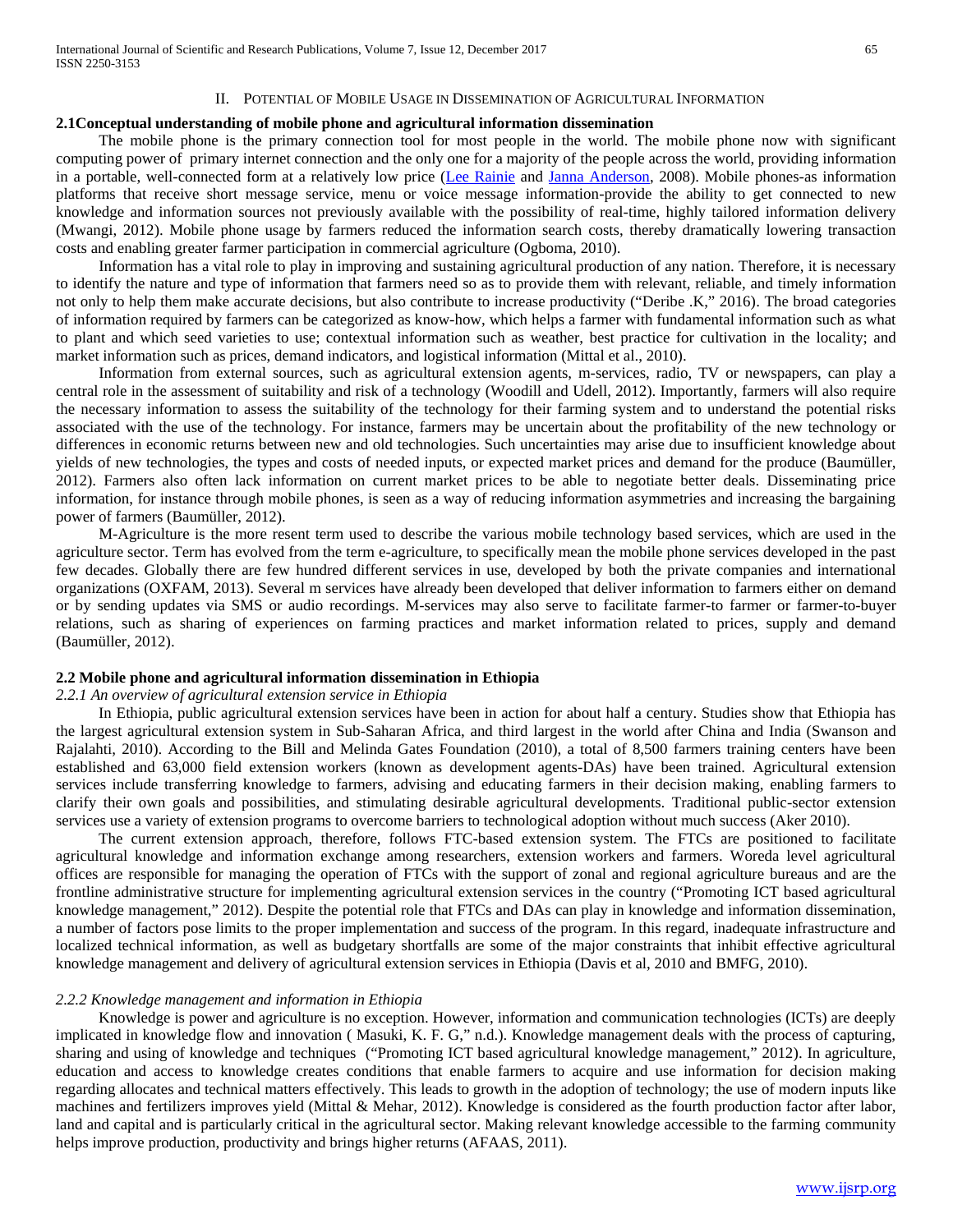Agricultural information and knowledge created from these sources is stored in various forms before it is disseminated for use. The stored knowledge and information is then disseminated to users, such as rural farmers, through intermediaries notably during trainings, field visits, exhibitions, publications, and using traditional forms of ICT (TV and radio), modern forms of ICT (internet, mobile phone, etc.), and others ("Promoting ICT based agricultural knowledge management," 2012).



*Figure 1.Knowledge and information dissemination*

*Source :-Promoting ICT based agricultural knowledge management," 2012)*.

 Effective knowledge management is achieved when the right knowledge and information is delivered to the right person at the right time in a user friendly and accessible manner that helps the recipients to perform their jobs efficiently (Islam, 2010).

# *2.2.3 Agricultural information dissemination in Ethiopia*

 A better understanding of farmers' agricultural information needs and information seeking behaviors could support extension system to better target specific groups of farmers according to their preferences (Babu et al., 2012; Deribe.K, 2011; Ogboma, 2010;). Smallholder farmers in Ethiopia as well as elsewhere in the developing world require up to date knowledge and information in order to effectively and efficiently perform their farming practices. The information that farmers demand ranges from accessibility of new farming methods, availability of weather forecast and supply as well as price of inputs and outputs, among others. In Ethiopia, various institutions and organizations are engaged in the creation, collection, storing, and dissemination of agricultural information ("Promoting ICT based agricultural knowledge management," 2012). Print formats and ICTs such as radio, mobile phones, Internet, and emails can be used to share and distribute knowledge among farming communities to supplement what was gained verbally (Lwoga et al., 2011).

 In Ethiopia extension services help to disseminate information regarding the technology relevant for their geographical areas and cropping system and generate awareness among farmers by recommending the appropriate quantity and quality of inputs and their timely use (Mittal & Mehar, 2012). Reducing the costs of disseminating information could increase the extension system's geographic scope and scale, as well as facilitate more frequent and timely communications between extension agents and farmers. Yet the impact of these reduced costs on farmers' adoption decisions will depend upon the ability of such information to serve as substitute for inperson mechanisms(Adongo, 2013).The information needs of the farming community are partly addressed by the public extension system in FTCs supported 3 by trained Development Agents assigned at FTCs (Davis et al., 2010).

## **2.3 Mobile subscription and penetration in Ethiopia**

 The number of mobile phone subscriptions in Ethiopia has been rising by a compound annual rate of 128% ( ITU, 2009), which is the second-highest rate in Africa, after Guinea-Bissau. The Ethiopian government is currently undertaking a number of reforms to improve the existing telecommunications infrastructures and to expand the telecommunication services both in rural and urban areas. The Ethiopian mobile-cellular telephone subscriptions and penetration show dramatic change starting from year 2009 (Deribe.K, 2016 and ITU, 2012). Comparative analysis of the communications market in Ethiopia with neighboring countries like Kenya and Sudan shows that Ethiopia lags far behind its neighbors and is unlikely to catch up with the rest of the world unless it develops competitive policies that stimulate sector growth (Adam, 2010).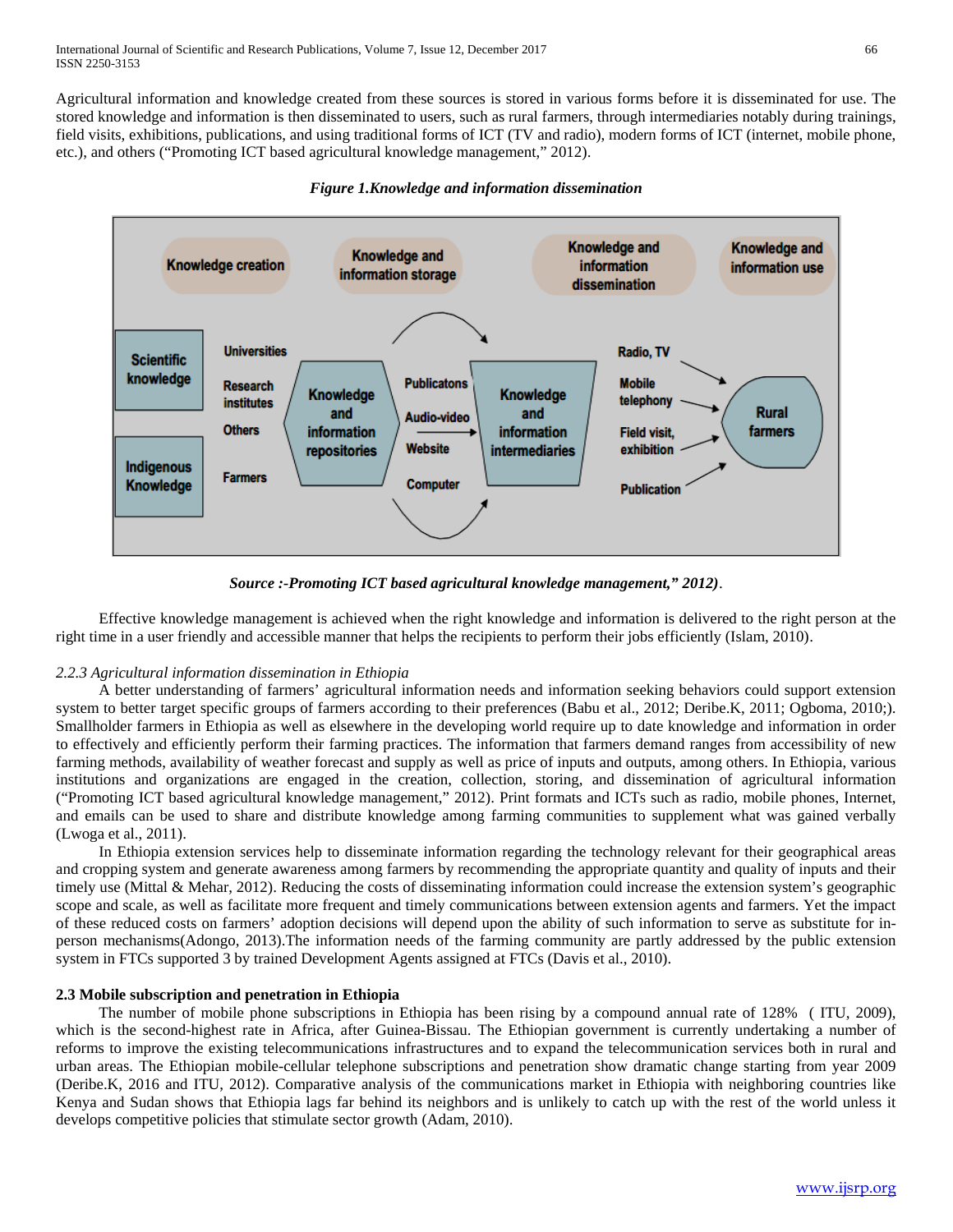|                                        | <b>Ethiopia</b>                           | <b>Kenya</b> | Sudan                 |
|----------------------------------------|-------------------------------------------|--------------|-----------------------|
| Mobile (2008)                          | 3%                                        | 39%          | 30%                   |
| Internet Users (2009)                  | 360,000                                   | 3,360,000    | 3,800,000             |
| <b>Broadband Penetration</b><br>(2008) | .0005%                                    | 0.01%        | 0.02%                 |
| Driver of Universal Access   Incumbent |                                           | <b>CCK</b>   | NTC                   |
| Regulator                              | Partially independent   Fully independent |              | Partially independent |

*Table 1: Mobile Penetration Ethiopia with Neighbors*

*Figure 2: Ethiopia mobile penetrations with neighbors' countries*



*Source: Ethiopian Telecommunications Corporation, Annual Statistical Bulletin, 2008/2009*

 Ethiopia telecom has been aggressively expanding rural connectivity. Technologies and services that have particularly experienced expansion include telephone infrastructure and services, mobile/cellular telephone, mobile radio communication, payphones, the internet, internet cafe services and community centers, which provide a broad range of multipurpose communication (Deribe.K, 2016 and FDRE, 2009).

|  |  | Table2: Ethiopia rural mobile phone coverage compare to other countries |  |  |
|--|--|-------------------------------------------------------------------------|--|--|
|--|--|-------------------------------------------------------------------------|--|--|

| Country           | <b>Percent of World's</b><br><b>Population Living</b><br><b>Outside Coverage</b> | <b>Rural Population</b><br><b>Outside Coverage</b> | <b>Number of People</b><br><b>Living Outside of</b><br><b>Coverage (Millions)</b> |
|-------------------|----------------------------------------------------------------------------------|----------------------------------------------------|-----------------------------------------------------------------------------------|
| <b>Bangladesh</b> | 0.15%                                                                            | 0.7%                                               | 0.8                                                                               |
| <b>Ethiopia</b>   | 9.92%                                                                            | 95.5%                                              | 81.4                                                                              |
| Indonesia         | 4.6%                                                                             | 26%                                                | 38                                                                                |
| Kenya             | 0.4%                                                                             | 11.5%                                              | 3                                                                                 |
| Nigeria           | 4.7%                                                                             | 31.9%                                              | 38.8                                                                              |
| Pakistan          | 1%                                                                               | 7.8%                                               | 7.9                                                                               |
| Tanzania          | 0.4%                                                                             | 8.7%                                               | 3.4                                                                               |
| Uganda            | 0.1%                                                                             | 3.4%                                               | 1                                                                                 |

*Source: Ethiopian Telecommunications Corporation, Annual Statistical Bulletin, 2008/2009*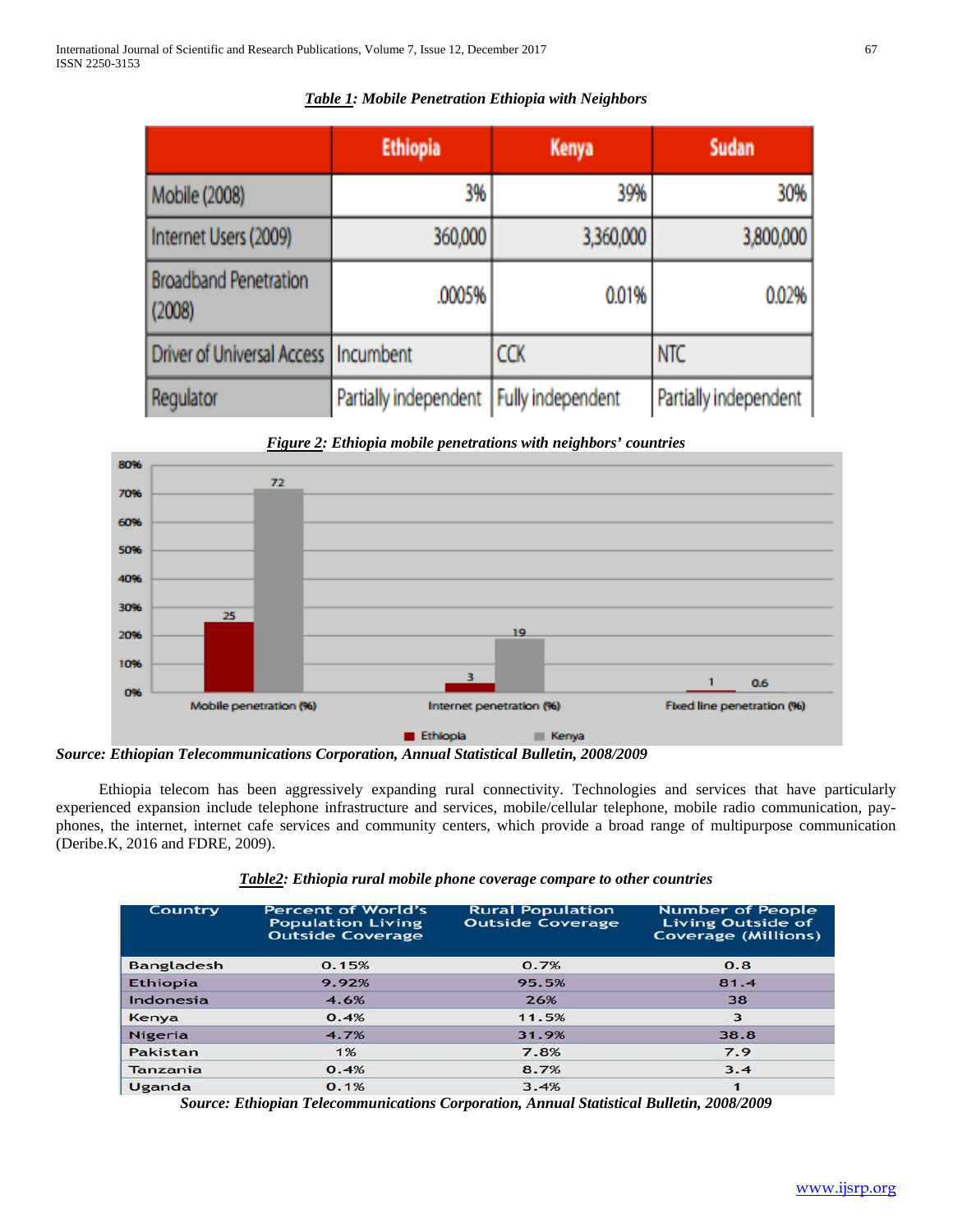| <b>ICT</b> development              | <b>Performance</b>                                                                 |
|-------------------------------------|------------------------------------------------------------------------------------|
| Mobile subscriptions                | 23 756 607                                                                         |
| Internet and data subscribers       | 4 4 30 0 32                                                                        |
| <b>Fixed line</b>                   | 790 168                                                                            |
| Fixed wired (ADSL subscribers)      | 13 699                                                                             |
| Mobile penetration                  | 27.6%                                                                              |
| Population covered by mobile signal | 65%                                                                                |
| <b>Fixed density</b>                | 0.9%                                                                               |
| Internet penetration                | 5.2%                                                                               |
|                                     | $\mathbf{r} \cdot \mathbf{r}$<br>(0.012)<br>$\mathbf{r}$<br>$\mathbf{r}$<br>$\sim$ |

*Table 3: Ethiopia mobile subscription and penetration*

*Source: Ethio telecom (2012) Annual performance report*

 However, in Ethiopia, the use of ICT for the accumulation and dissemination of knowledge and information is still low Adam (2010). This conclusion is shared by Bwalya *et al*. (2012) who accentuate that apart from traditional ICT tools (i.e. radio and TV), the use of modern ICT (computer, internet, mobile telephone, etc.) remains low in the country. In 2010, a composite index made up of 11 indicators covering ICT access, use and skills, ranked Ethiopia 150th among 152 countries (ITU, 2011).

| No.                  | <b>Administrative</b><br>Region                                                    | <b>Radio Network Capacity*</b>    | <b>Population</b> | % Coverage           |
|----------------------|------------------------------------------------------------------------------------|-----------------------------------|-------------------|----------------------|
| $\mathbf{1}$         | <b>Tigray</b>                                                                      | 279,821                           | 4,664,071         | 6                    |
| $\mathbf{z}$         | Afar                                                                               | 18,286                            | 1,494,199         | 1                    |
| з                    | Amhara                                                                             | 651,242                           | 18,167,982        | $\blacktriangleleft$ |
| $\blacktriangleleft$ | Oromiya                                                                            | 869,515                           | 29,737,371        | з                    |
| 5.                   | Somali                                                                             | 79,531                            | 4,713,619         | $\overline{2}$       |
| 6                    | <b>Benishangul Gumuz</b>                                                           | 3,812                             | 735,430           |                      |
| $\overline{ }$       | <b>S.N.N.P</b>                                                                     | 213,794                           | 15,995,819        |                      |
| 8                    | Gambella                                                                           | 6,746                             | 358,511           | $\overline{2}$       |
| ۰                    | Hareri                                                                             | 133,712                           | 198,980           | 67                   |
| 10                   | <b>Addis Ababa</b>                                                                 | 2,368,267                         | 2,917,295         | 81                   |
| 11                   | Dire Dawa                                                                          | 183,522                           | 369,641           | 50                   |
|                      | Total subscribers $=$<br>Pre-paid 3,996,177<br>Post-paid 55,526<br>Total 4,051,703 | <b>Total Circuit</b><br>4,808,248 | 79,352,918        | 6                    |

*Table 4: Ethiopia regional mobile phone coverage*

*Source: Ethiotelecom (2012) Annual performance report*

 The most notable opportunity is the presence of ICT infrastructure which is referred to as Woreda Net which reportedly links up to 631 districts to a national data Centre located in Addis Ababa. Agri.net is also another project connecting 49 agricultural research institutions. According to Mobile & Trends (2014**)** over 9.92% of the world's uncovered live here in Ethiopia. About 89.3% of the population lives outside of mobile coverage which means over 81.4 million people. From total 88.6% of rural population of 95.5% of the rural population lives outside of mobile coverage.

# **2.4 Role of mobile phone usage in dissemination of agricultural information**

 New mobile phone-based agriculture extension services are increasingly offering solutions to address challenges as traditionally extension services are struggling to fill the knowledge gap and drive structural changes. Other extension channels for agriculture information are TV, radio and print media and manuals that might create initial interest in new systems with farmers, but are static tools and do not allow questions, clarification or in-depth training. These tools and extension services primarily address the information gap, yet do little to address the structural challenges farmers face, and hence lack the transformative power required (Henze. J. et al, 2010). Mobile phones may help users to substitute phone calls for travel, which reduced farmers' time and cost burdens. Time savings are important for agricultural households, because many crops have extremely time-sensitive and labor intensive production cycles. Farmers receive calls with potentially useful agricultural information on their mobile phones and need not leave their fields to access the information. In case a farmer misses a call, she can call back and listen to that information on the main line (Cole, Fernando, & Cole, n.d.).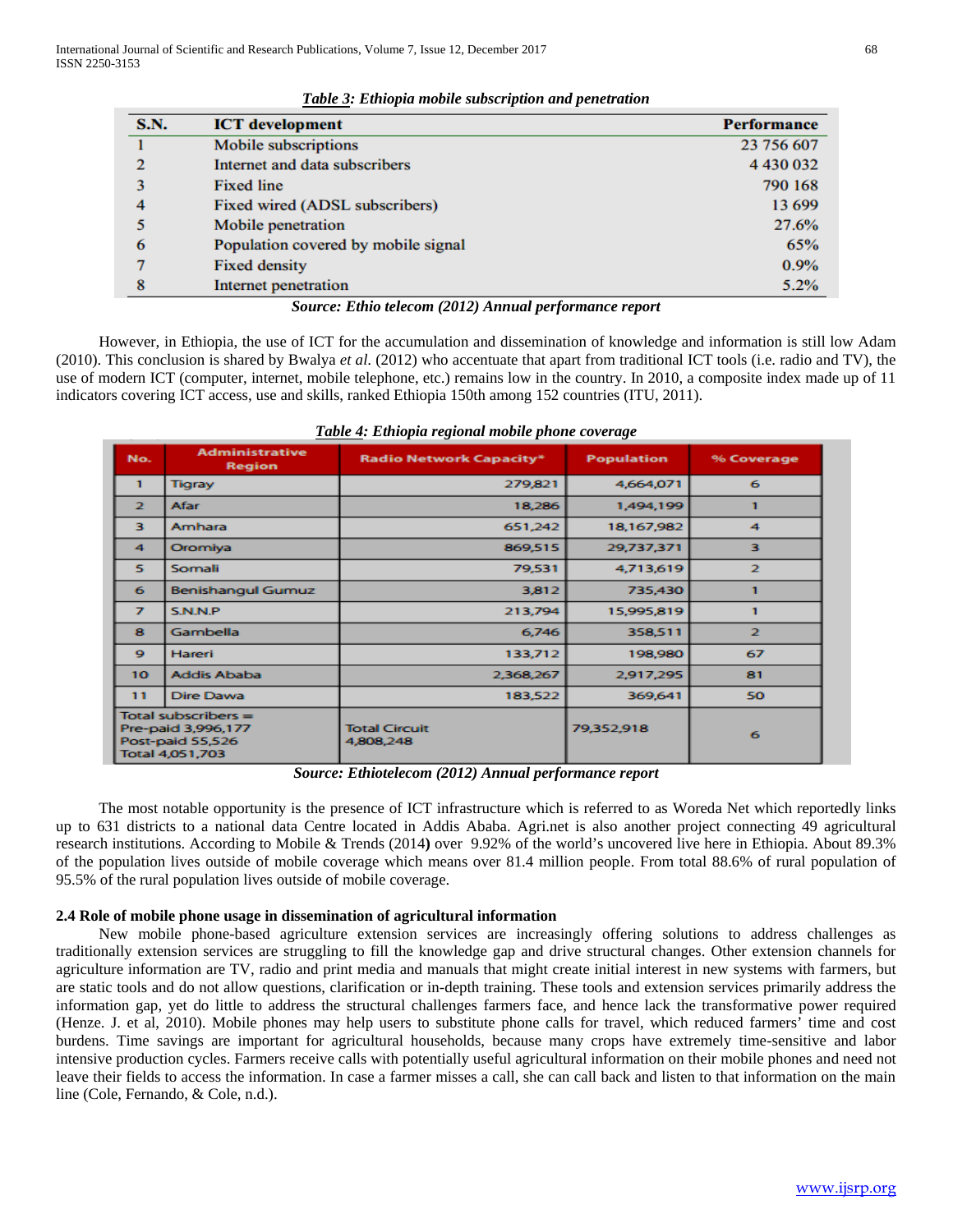International Journal of Scientific and Research Publications, Volume 7, Issue 12, December 2017 69 ISSN 2250-3153

#### *2.4.1 Phone usage and agricultural productivity*

 Ethiopian rural areas are populated by small-scale subsistence farmers who cultivate 95% of all crop land and account for 90% of the national production. However, despite the prevalence of agriculture across the society, Ethiopia remains dependent on food aid because of inefficient and ecosystem-degrading farming practices (Mojo et al., 2010). Early in the season, the phones are used to inquire about time of planting, source and availability of seeds and other inputs. During mid-season, most farmers use the phone to inquire about availability of pesticides for pest and disease management. Later in the season during harvesting, the phones are used to inquire about the prevailing market prices for agricultural commodities (Masuki, et al, 2007).

#### *2.4.2 Phone usage and market access*

 In the last number of decades, different formats and channels (containers of information) were used to provide market and price information, particularly for rural smallholder farmers. According Mammo, (2015), to a key informant, in West Hararege, Ethiopia in the 1950s, agricultural market and price information about different commodities was provided from person to person, with people travelling from one place to another on horseback. After that the same information was provided through post offices. Currently, globally market, price and mobile commodity exchanges offices provide other market-related information. Agricultural marketing information available to farmers would not only help farmers to sell their products at better prices, but also provide reliable food price information to policy makers to prevent price volatility and speculation (Sustainability, Program, Papo, Jessee, & Moorthy, n.d.).

#### *Figure 3: Market information from horses to post and to mobile in Ethiopia*



*Source by Samson Mammo, 2013*

 Phones also enabled farmers to know the prevailing market prices of agricultural commodities in various markets in community and elsewhere, which enabled them to negotiate and sell produce at competitive prices. It is probable that new contacts with buyers were established during these transactions. The link to market was also related to acquisition of inputs (seed and pesticides) and accessing price and market information in order to match harvesting and bulking of agricultural product with better prices (Masuki et al., 2007). Price information has an impact by improving the bargaining capability of farmers with traders, better price realization and reduction in arbitrage, wastage or spoilage. An integrated mobile platform for knowledge and information can help in strengthening the value chain and help the farmer gain by reducing transaction costs (Mittal & Mehar, 2012).

## *2.4.3 Phone usage and natural resource management*

 The phone was not specifically used to seek information or advice on natural resource management because such information was thought to require lengthy explanations which would be expensive to follow on phone (Masuki et al., 2007). A lack of information has been cited as the main barrier to Ethiopian farmers' adoption of more sustainable and effective practices. Since 1970, agricultural experts have reportedly increased their efforts to improve information dissemination within the sector but with little success (Matous, 2014).

#### *2.4.4 Phone usage and knowledge base*

 The presence and usage of the phones built self confidence in the farmers some of whom managed to buy their own. The experience in using the village phone contributed to building confidence in using any other phone, knowing phone alerts, for example, when the phone is busy, not available, dropped calls, low credit, low battery, unstable network and using extra phone features like short message services, checking credit, alerting (beeping), playing phone games and changing ringing tones. The greatest contribution of phone usage especially on accessing markets is farmers realizing the necessity of prior knowledge of prevailing market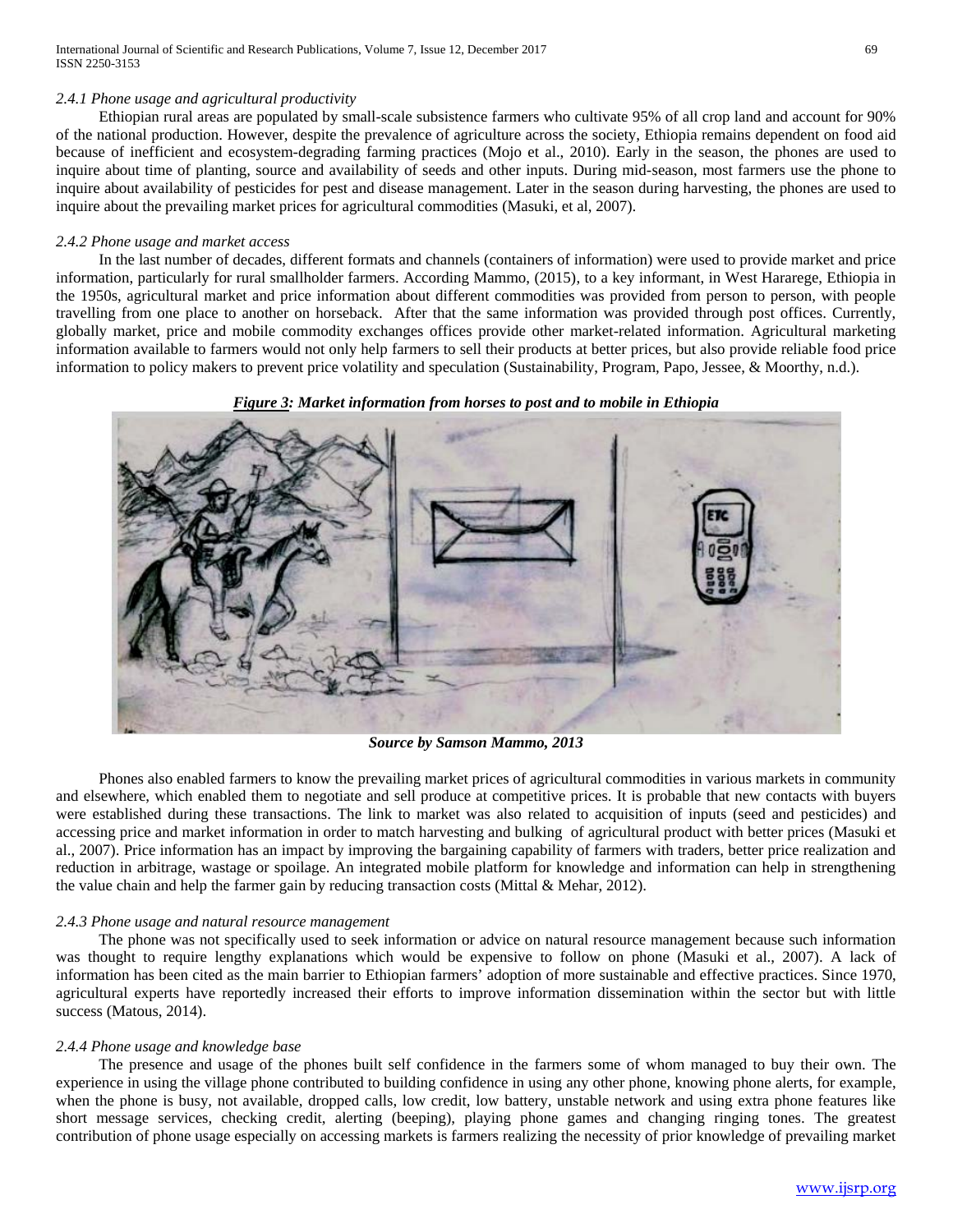prices so as to enhance negotiation for better prices for their commodities (Masuki et al., 2007). The concept of utilizing mobile phones to bridge information and knowledge gaps among farmers and rural service providers is based on two assumptions. The first is the near ubiquity of access and use of mobile phones. The second is that farmers (especially in developing economies) have specific information and knowledge needs that are currently only met partially, if at all (Hasan, 2015).

## **2.5. Information need by farmers and sources of agricultural information**

 Agriculture-related information has been produced and published by a number of government agencies and academic sectors as well as relevant private companies. The agricultural information has been available in either primary or secondary form according to the purpose of use. Product market price, for example, may be more accurate if it is directly gathered from local markets. On the other hand, a proper use of new agricultural technology, for example, dissemination of real-time data or information through wireless sensor network, may be more reliable if it is proved and delivered from government bodies or research centers ("communities in Thailand . Edith Cowan University," 2011).

| <b>AGRICULTURE</b>                                                                                                                                                                                                                                                                  | <b>NATURAL RESOURCES</b><br><b>MANAGEMENT</b>                                                                                                                                                                    | <b>MARKETING</b>                                                                                                                                            |  |
|-------------------------------------------------------------------------------------------------------------------------------------------------------------------------------------------------------------------------------------------------------------------------------------|------------------------------------------------------------------------------------------------------------------------------------------------------------------------------------------------------------------|-------------------------------------------------------------------------------------------------------------------------------------------------------------|--|
| Source of quality seeds<br>Knowledge on what grows in<br>which soils<br>Source of pesticide and its<br>$\bullet$<br>application<br>Management of diseases and<br>pests in animals and crops<br>Nursery bed preparation<br>$\bullet$<br>Post harvest handling<br>Formulating byelaws | Soil erosion prevention and<br>۰<br>control<br>Soil fertility management<br>$\bullet$<br>Soil moisture control<br>Tree planting<br>٠<br>Control and management of<br>water sources<br><b>Byelaws</b> formulation | Where to sale<br>$\bullet$<br>produce (market)<br>Sorting and grading<br>$\bullet$<br>Market prices<br><b>Customer</b> care<br>Sales promotion<br>$\bullet$ |  |
| Source: Masuki, K. F. G," n.d.                                                                                                                                                                                                                                                      |                                                                                                                                                                                                                  |                                                                                                                                                             |  |

*Table 5: Farmers Information Needs Prioritization*

| <b>Table 6:</b> Source of agricultural information |  |  |  |
|----------------------------------------------------|--|--|--|
|----------------------------------------------------|--|--|--|

| <b>Information provided</b>   |
|-------------------------------|
| Management                    |
| Inputs                        |
| Disease control and treatment |
| Management                    |
| Commodity prices and market   |
| Marketing                     |
|                               |

*Source:- Mwangi, J. W. (2012).*

# **2.6 Mobile applications in agriculture of Eth**i**opia**

 Information provided by the application should be relevant to the farmer's location, climatic zone, current position in the agricultural cycle, income level and availability of agricultural inputs (OXFAM, 2013). In Ethiopia appropriate mobile technologies are being assembled even in-country, which are suitable for different mobile applications and which practically overcome our existing infrastructure and network problems. The idea of using mobile computing in agriculture (also known as m-Agriculture) is a new concept in North America, while m-Agriculture in the developing world has been known and written about for almost a decade (Woodill and Udell, 2012). Mobile financial services are among the most promising mobile applications in the developing world. Mobile money could become a general platform that transforms entire economies, as it is adopted across commerce, health care, agriculture and other sectors (World Bank, 2012). Mobile applications in agriculture in Ethiopia is a new phenomenon, despite that there are many and various mobile applications in agriculture in many African countries (Mammo, 2015). In Ethiopia appropriate mobile technologies are being assembled even in-country, which are suitable for different mobile applications and which practically overcome our existing infrastructure and network problems. The farmers know well that 'the use of mobile is more than just talking on it.' It is obvious that ICTs are the future of extension. Put differently, the time has come to move from accessibility of mobile-tomobile applications. Actually, agriculture does not lack resources; it lacks policy and ICT application (Yared.M, 2015).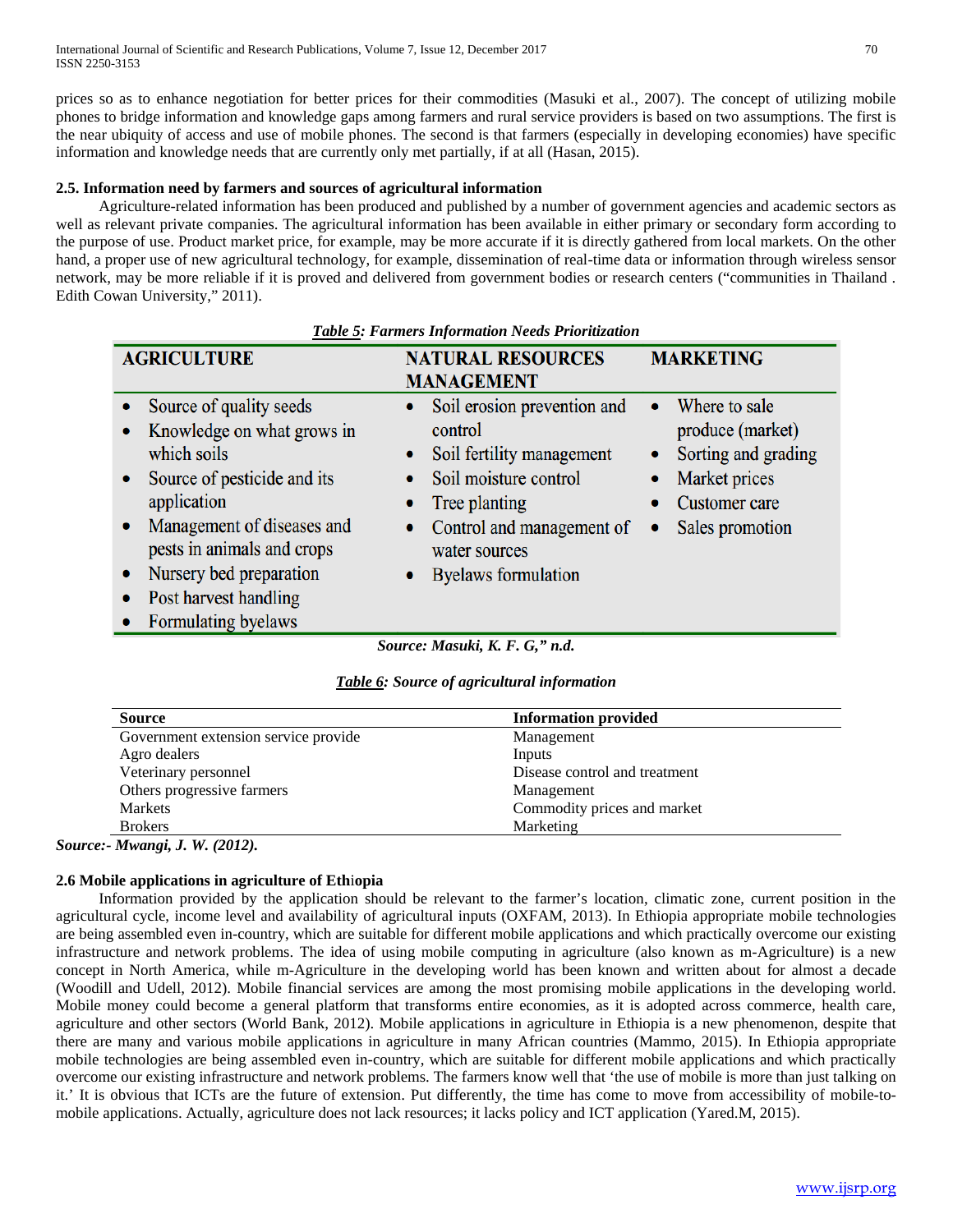#### **2.7. Mobile-based initiative on agricultural information in Ethiopia**

*2.7.1 The 8028 hotline information service initiative in Ethiopia*

 Agricultural Transformation Agency (ATA) started by collaborative effort between the Ministry of Agriculture (MoA), the Ethiopian Institute of Agricultural Research (EIAR) and Ethiopia Telecommunication ,since 2014. ATA, the 8028 hotline is revolutionizing traditional agricultural extension services by providing smallholder farmers with direct access to "best practice" agronomic advice (Telecom & Wondirad, 2015). As an Interactive Voice Response (IVR)/Short Message Service (SMS) system, the 8028 hotline currently provides smallholder farmers free access to information on cereal, horticulture, and pulse/oil seed crops, as well as a wide range of general agriculture-related activities. Automated and voice-recorded information on pre-planting, planting, crop protection, post-harvest, fertilizer application, processing, and irrigation is accessible to callers through 90 service lines (Telecom  $\&$ Wondirad, 2015).

 Twelve weeks after its launch in the Oromia, Amhara, Tigray and SNNP regions, the hotline received nearly 1.5 million calls from 300 000 farmers. There were more than 90 lines taking an average of 35,000 calls a day. Within 6 months of its launch, the system handled approximately 3 million phone calls from over 500,000 registered callers. On the average, the system received 176,431 new and 879,573 return calls in a month. Of the total number of callers, 86% were farmers, 5% were development agents and 2.2% were agricultural experts. Women made up 19% of total callers. The service was available in three of Ethiopia's main languages: Amharic, Oromiffa and Tigringa. The responsible agency, ATA, worked closely with the gates foundation, the Netherlands embassy in Ethiopia and Canada's department of foreign affairs, trade and development (ATA, 2014b).



 Currently, 90 service lines connect smallholder farmers to automated and voice-recorded information on pre-planting, planting, crop protection, post-harvest, fertilizer application, processing, irrigation and weather content. Also, a push-based voice and SMS alert system notifies extension workers and smallholder farmers of any pertinent agriculture issues (ATA, 2014).

#### *2.7.2 Ethiopia commodity exchange*

 The Ethiopian Commodity Exchange (ECX) is another organization that has embarked on some modern types of ICT-based information management system. In addition, ECX has developed a prototype for data dissemination using short message services (SMS) and interactive voice response (IVR) (Bwalya *et al*., 2012). ECX also provides market data in four local languages via automatic telephone messaging. According to the executive director of ECX, on average, about 20,000 calls are made daily via a toll free number seeking for price information, while SMS service applies mobile telephony for market information delivery to users (World Bank, 2011).

## *2.7.3 Ethiopian livestock market information system*

 The Ethiopian Livestock Market Information System (ETLMIS) provides regular livestock prices and volume information on most of the major livestock markets in Ethiopia. This system provides near real time market information which is available on request via SMS text message system, email, world space radio systems and on the Internet. The ETLMIS was created as part of the links subproject within the global livestock collaborative research support Programme being implemented by texas and university and funded by United States Agency for International Development (USAID).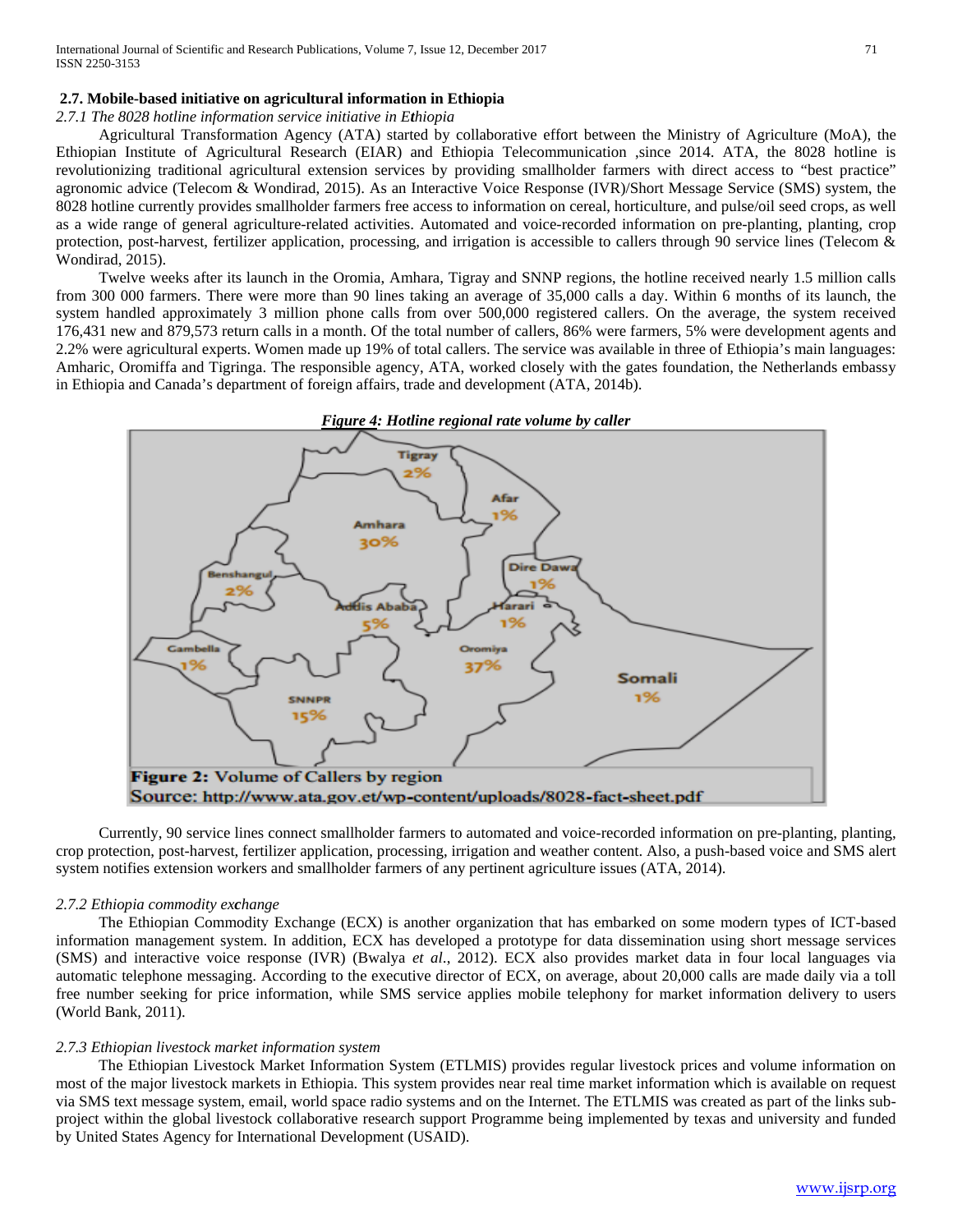## *2.7.4 Kifiya financial technology in Ethiopia*

 Kifiya is a digital service provider leveraging innovative technology to enable and provide electronic, branchless banking and mobile money services. Kifiya financial technology was established in February 2010 by global computing solutions plc. Mobile money enables customers to make transactions using the power of their mobile phones. Products range from utility bill payments to electronic airtime top-up, bank balance enquiry, and money transfer. Mobile agents are equipped with end point devices (EPDs), allowing customers in remote, rural areas to conduct transactions and access previously unavailable financial services with simple biometric authentication (Kifiya, 2014). The additional money spent on mobile phone had effect on the use of mobile for agricultural purposes. Spending more money on mobile communication had positive effects on mobile phone usage.

## *2.7.5 Improving productivity and market success*

 The IPMS project only operates in the ten pilot learning woreda in Ethiopia (Deribe.K, 2016 and Lemma et al., 2011). In addition, IPMS project has also developed web-based portal called the Ethiopian agriculture portal. This portal aggregates information from diverse national and international sources. It contains technology, market related as well as extension packages for a wide range of crops, forest products, and livestock.

## **2.8 The Combination mobile phone with radio**

 Nowadays mobile phone devices include FM radio applications, and this allows smallholder farmers to listen to radio programs and also call into live programs. Therefore, farmers in rural communities who have mobile phones can interact easily with agricultural radio program broadcasters. In Ethiopia, over the last two decades the dramatic improvement of broadcasting sector has been seen with the growth in government, commercial and community radio stations (Adam, 2010). According to Deribe.K (2016), as expected mobile phone with handset FM radio had positive relationship with the use of mobile phones for agricultural purposes. Mobile radio coverage and quality is generally uneven across the country, with the capital Addis Ababa the most connected, and some regions, such as Southern Nations and Nationalities People (SNNP) and Benshagul-Gumuz, barely connected with only about 1% population coverage (Adam, 2010). About 90% of the country is covered by radio signal (EBA, 2012). Therefore, these technologies have the potential to completely transform the relationship between listeners and content providers.

# **2.9. Factor affecting mobile phone access and usage of farmers in Ethiopia**

 According to Falola and Adewumi (2011), main factors that influence the use of mobile phone has, high cost of available technologies, inadequate infrastructure and low ICT skills, poor and expensive connectivity, inappropriate ICT policies, language barriers, low bandwidth, inadequate or inappropriate credit facilities and systems. In effect, the combination of these constraints would result in a digital divide between the urban and rural areas. Yakubu *et al*. (2013), on socio-economic factors affecting the adoption of mobile phone by extension workers revealed that education, income, training, awareness, access, age and membership of agricultural organizations were significant factors to mobile phone adoption. According to Hasan (2015), The growth of mobile phone uses for disseminating the information towards the farmers for the development of agricultural is obstacle over the years for so many factors. Some of those factors are been mentioned below:

• *Education*

 Education, which is the backbone of a nation, is unfortunately seen as a corrupted sector in a developing country. Although the percentage of literacy is been increasing day by day in written but the matter-of-fact is that their education is limited only to put the signature. But to get the maximum benefit from the technological aspect the real education is been required and there is a huge lacking on it. The assumption that basic skills of literacy and numeracy can make a difference to productivity in the home, farm or household enterprise has long informed research around skills development and agriculture (King and Palmer, 2010). For instance, UNESCO (2014*a*, p. 147), cites evidence that educated farmers were more likely to make better use of technologies (irrigation technology in China, increased fertilizer use in Ethiopia) and move into higher-value crops. Education may facilitate the rural people to be simply adopting the technology which helps them increase their awareness towards using mobile phone for market information gaining.

• *Language proficiency, native language content*

 Language barrier was also another problem that they were facing, and make them not to use mobile phone. Language plays an important role in influencing internet usage as well as mobile usage. Since the Internet is dominated by English language content, English speaking countries have a strategic advantage in popularization of the Internet use. On the other hand, non-English speaking countries face enormous difficulty in tapping into the potential of the Internet as an information source (Ensafi. R et al, 2007).

• *Lacks of Public Awareness and Knowledge of ICT*

 The public ICT literacy is still very low and almost nothing for the farmers. What concerned us the most is that ICT literacy among students and teachers are also low, especially those that live in the perimeters or remote areas. Here public awareness campaign through various media is absent. The problem is that many computer literacy and information technology programs are still in the infant stage (USECO, 2014a).

## • *Lacks of initiatives from the government*

 The way all modern facilities are available in city places are not been available in remote areas. The farmers who are living in the remote areas are still in the dark. They are deprived from all facilities what they should get. And because of that they are not been able to implement the latest technological aspect in their farming process.

• *Lack of financial solvency*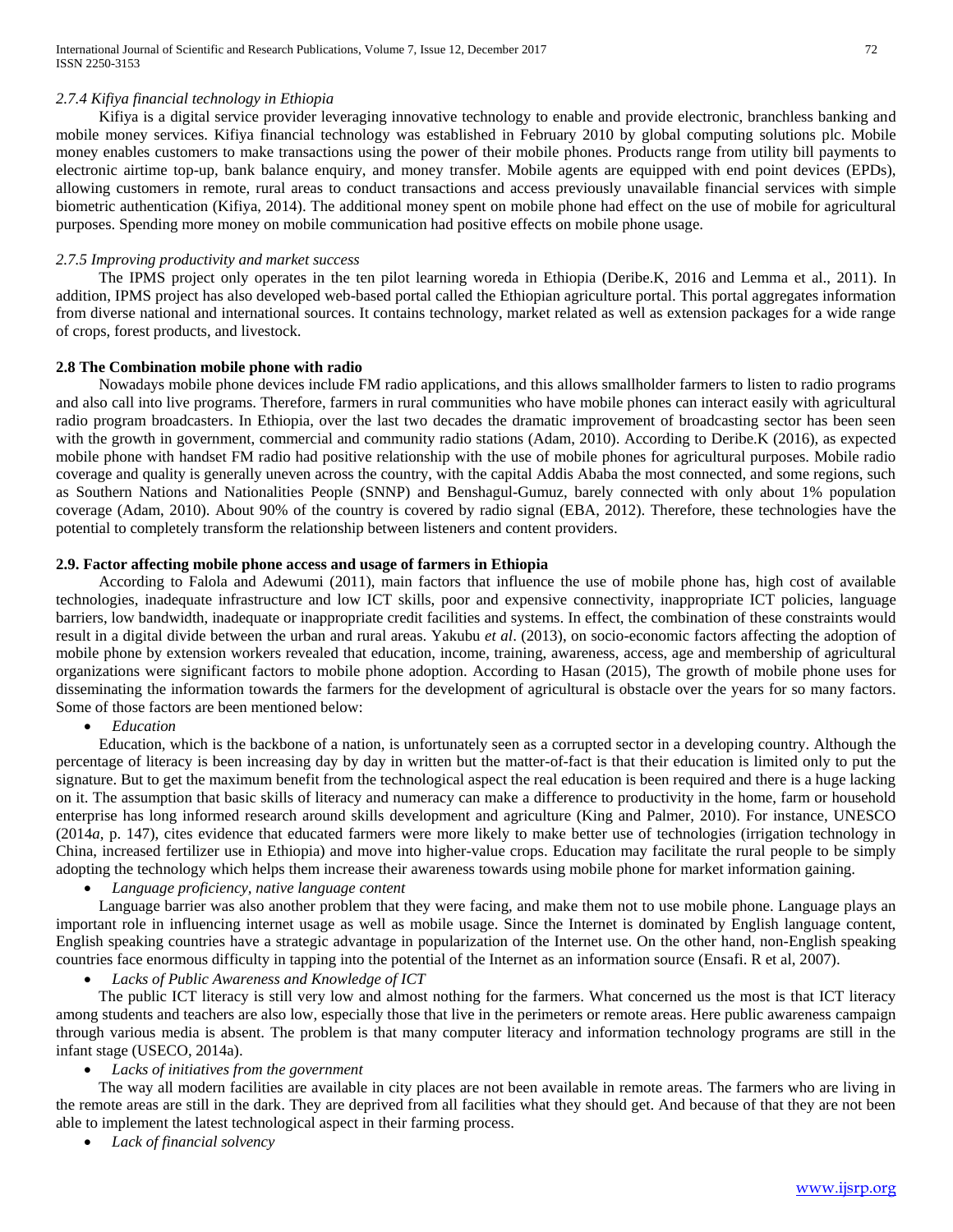The farmers are not financially solvent enough. Most of them lead their lives from hand to mouth. So they are not been in a position to use the latest technology like mobile phone to get the latest information for their betterment. Mobile phones can facilitate a greater export orientation in agricultural practices and marketing, potentially bringing higher incomes for farmers. Farmers felt that mobile phones had helped to raise incomes by improving their ability to deal with risks and take advantage of income opportunities (Furuholt and Matotay, 2011).

## • *Inadequate infrastructure*

 The access to ICT infrastructure in Ethiopia is still very low despite some noticeable improvements registered in recent years. According to the country diagnostic report of the World Bank issued in March 2010, the coverage of ICT in Ethiopia is one of the lowest in Africa("Promoting ICT based agricultural knowledge management," 2012).The ICT infrastructure in rural areas is very limited. According to (Zewge et al., n.d.)The findings from this study that, In Ethiopia 62%of the rural people lived without electricity, which also implies the lack of landline telephony.

## **2.10 Policy and investment priorities for effective agriculture information in Ethiopia**

 In Ethiopia the application of mobile phonies very limited except for few programs and initiatives whose coverage is currently very low to generate the desired agricultural production and productivity outcomes. As a result, policy and investment priorities are identified and recommended to help make smallholder farmers benefit from ICT based agricultural knowledge and information management("Promoting ICT based agricultural knowledge management," 2012). Ethiopian government has naturally made the development of ICT one of its strategic priorities and has placed a significant emphasis on its role of economic infrastructure as set out in the second Growth and Transformation Plan (GTPII). This stems from the recognition that ICT especially mobile phone is a key driver and facilitator for transforming Ethiopia's predominantly subsistence-agriculture economy to a knowledge-based economy and information society. It put that ICT will be fundamental for Ethiopia's aspiration to become a middle income country. The Ethiopian government established the Ministry of Communication and Information Technology (MCIT) in 2010 recognizing this critical role of ICT to national development.

## III. CONCLUSION AND RECOMMENDATION

## **3.1 Conc**l**usion**

 Among modern ICT modes, mobile telephony has been most recent and widely accepted mode of delivering information not only in Ethiopia but also in other South Asian and other African countries. According to Baumüller (2015), Several studies conclude that the general use of mobile phones to access information has helped to reduce search times and costs. Increasing mobile phone and mobile phone based services enhances the availability to knowledge and information and will further help in improving awareness, education, better adoption of technology, better health and efficiency, reduced transaction costs, better market efficiencies. Extent of mobile phone usage for disseminating agricultural information in Ethiopia is high, especially in phone calling, receiving call and listening to radio for agricultural purposes.

 Mobile phones are becoming more and more important in agricultural extension services. In this regard, knowledge about information needs and seeking behavior of farmers, the extent of usage of mobile phone for accessing agricultural information, the interaction between mobile phone and radio and factors constraining the use of ICTs are crucial. These are also important for mobile phones and other ICTs to be used efficiently to facilitate agricultural extension services (Deribe.K, 2016). Effective knowledge and information management in the agricultural sector will be achieved when the right knowledge and information is delivered to the farmers and other stakeholders at the right time in a user-friendly and accessible manner("Promoting ICT based agricultural knowledge management," 2012). The major challenges inhibiting the use ICT in disseminating agricultural knowledge and information, which includes the low level of access to ICT infrastructure and services, need to be addressed.

#### **3.2. Recommendat**i**on**

- $\triangleright$  DAs are major source of agricultural information to farmers, so that they will have an alternative extension method like mobile phone for accessing relevant and accurate agricultural information on timely bases than the face-to-face contact of farmers.
- $\triangleright$  The ministry agriculture when designing strategies for effective and efficient use of mobile phone for disseminating agricultural information, they have to consider those identified factors of mobile phone usage.
- $\triangleright$  Government should encourage adult education, creating awareness, giving trainings for farmers enables them to use mobile phone and get more knowledge which could help them to maximize their production. It is recommended to approaching educated and elderly people to disseminate the information and trainings on mobile phone utilization. This is the time to move from discussing simple mobile distribution, affordability and accessibility to different mobile applications.

#### ACKNOWLEDGEMENT

 First of all, I would like to thank my God for helping me to successfully complete this work. I am also thankful to Ass. Prof. Akalu Dafisa for his comments and guidance at time of review. I am highly indebted to all my friends who are the source of special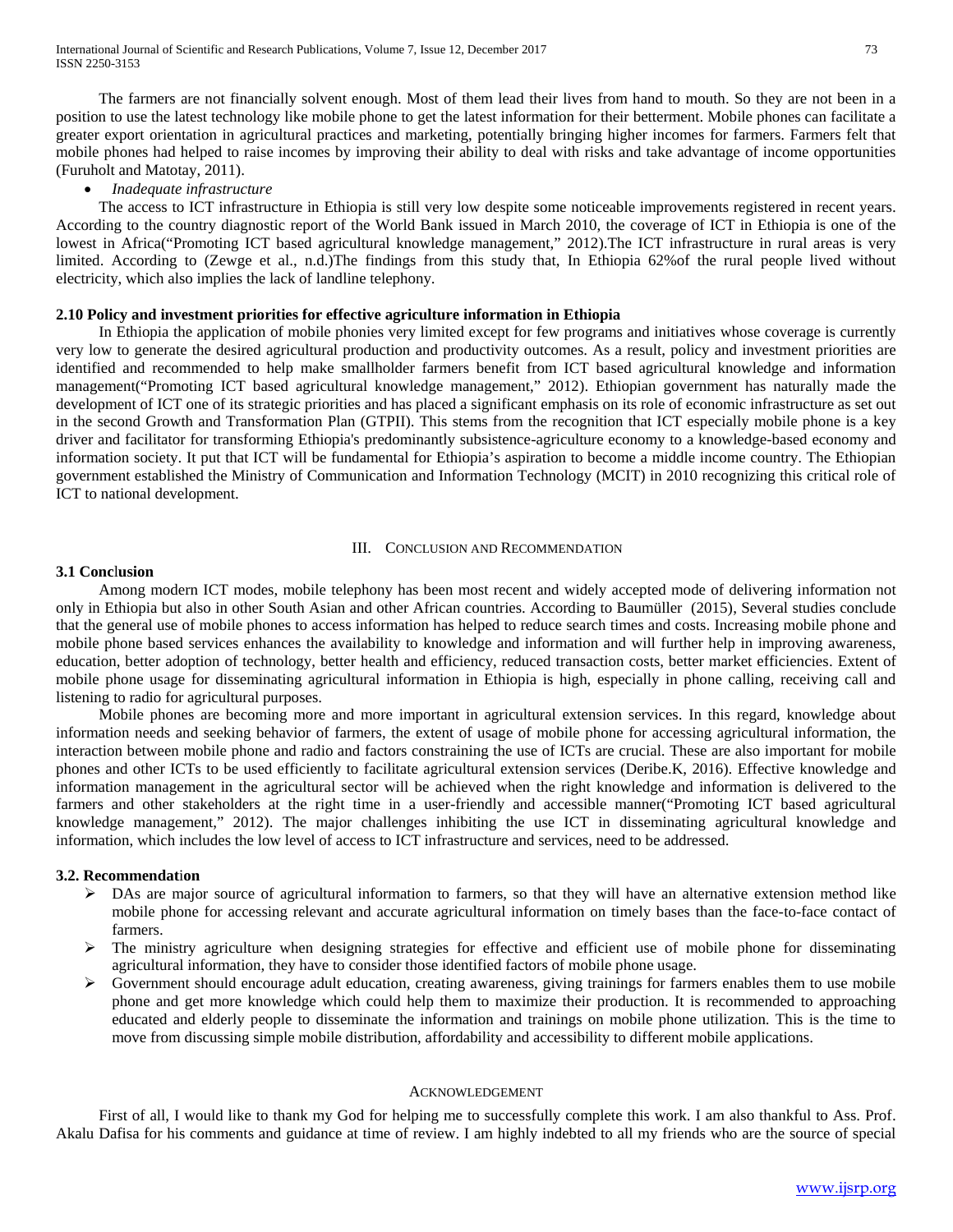strength towards the successful completion of this review. Also like to thanks source of article, journal and book especially goggle and outers.

#### **REFERENCES**

- [1] Adam, L. (2010). Ethiopia ICT Sector Performance Review 2009 / 2010, 2(policy paper 9), 138.[http://www.researchictafrica.net/publications/Policy\_Paper\_Series\_Towards\_Evid ence-based\_ICT\_Policy\_and\_Regulation\_-\_Volume\_2/Vol 2 Paper 9 –
- [2] AFAAS. 2011. Concept and learning framework for the African Forum for Agricultural Advisory Services. Kampala, Uganda.
- [3] Adam, L. (2010). Ethiopia ICT Sector Performance Review 2009 / 2010, 2(policy paper 9), 1–38. Retrieved based\_ICT\_Policy\_and\_Regulation\_-\_Volume\_2/Vol 2 Paper 9 - Ethiopia ICT Sector Performance Review 2010.pdf
- [4] Adongo, M. J. (2013). The role played by mobile phone communication in diffusion of dairy goats rearing in Mutonguni division, Kitui county. Kenya., (May).
- [5] Aker, J. C., Mbiti, I. M., & Mbiti, I. M. (2010). Mobile Phones and Economic Development
- [6] ATA-Ethiopian Agricultural Transformation Agency, (2014). 8028 New information service revolutionizes agricultural extension in Ethiopia. Retrieved from [http://www.ata.gov.et/8028-2/] site visitd on 12/07/2014.
- [7] Baumüller, H. (2015). Agricultural Innovation and Service Delivery through Mobile Phones Analyses in Kenya Agricultural Innovation and Service, 156.
- [8] Bornman, E. (2012). The Mobile Phone in Africa : Has It Become a Highway to the Information Society or Not ?, 3(4), 278–292.
- [9] Bolarinwa, K. K. and Oyeyinka, R. A. (2011).Use of Cell Phone by Farmers and its Implication on Farmers' Production Capacity in Oyo State Nigeria.WorldAcademy of Science, Engineering and Technology, 75: 654–659.
- [10] Bwalya, S., Asenso-Okyere, K. and Tefera, W. (2012). Promoting ICT based agricultural knowledge management: to increase production and productivity of smallholder farmers in Ethiopia. Development Brief UNDP Ethiopia.pp1-39.
- [11] BMGF. 2010. Accelerating Ethiopian Agriculture Development for Growth, Food Security, and Equity.
- [12] Cole, S. A., Fernando, A. N., & Cole, S. A. (n.d.). " Mobile " izing Agricultural Advice : Technology Adoption , Diffusion and Sustainability "
- [13] CTA, 2014.ICTs for Agriculture Making it happen. s.l., s.n.
- [14] Communities in Thailand . Edith Cowan University. (2011).
- [15] Davis, K., B. Swanson, D. Amudavi, D.A. Mekonnen, A. Flohrs, B. Walkinshaw, J. Riese, C.
- [16] Lamb. E. Zerfu. 2010. In-depth assessment of the public extension system of Ethiopia and recommendation for improvement. IFPRI Discussion paper 01041. Washington, D.C.: International Food Policy Research Institute
- [17] Deribe.k, 2016 and Lemma, T. T., Sehai, E. and Hoekstra, D. (2011). Knowledge Centers in the Pilot Learning Woradas of Improving Productivity and Market Success Project: Utilization, Relevance and Effectiveness. IPMS-ILRI.pp1–24.
- [18] Deribe, K. (2011). Agricultural Information Networks of Farm woman In Southern
- [19] Ethiopia: The Role of Agricultural Extension. GmbH and Co. KG Saarbrucken, Germany: LAP Lambert Academic Publishing.160pp.
- [20] DFID (2014).Agriculture And Poverty: Agriculture And Growth Evidence Paper Series. Department for International Development, London UK. 35pp.
- [21] Donovan, K. (2011). Anytime, anywhere: Mobile devices and services and their impact on agriculture and development. Module 3 in ICT in Agriculture: Connecting Smallholders to Knowledge, Networks, and Institution: The World Bank Report No. 64605.
- [22] Dutta, S., & Lanvin, B. (2013). The Global Information Technology Report 2013 Growth and Jobs in a Hyperconnected World.
- [23] EBA, E. B. A. (2012). Ethiopian Broadcasting Authority.News Letter, 1(13).
- [24] Ensafi.R, (200) ICT challenges in education. Reflections from a developing country: Iran, with reference to the statistics from computer science students The 2 nd International Conference on Virtual Learning.
- [25] Ethiopia ICT Sector Performance Review 2010.pdf.]sitevisitd on 09/07/2014.
- [26] Falola A. and Adewumi, M. O. (2011).Constraints to use mobile telephony for agricultural production in Ondo State, Nigeria.Journal of Research in Forestry,Wildlife and Environment, 4(2): 52–63.
- [27] FDRE (2009). The Federal Democratic Republicof Ethiopia: The National information and communication Technology Policy and strategy. Retrieved from [http://www.mcit.gov.et/sites/default/files/ICT Policy\_final.pdf] site visitd on 10/05/2014.
- [28] Furuholt, B. &Matotay, E., 2011. The Developmental Contribution from Mobile Phones Across the Agricultural Value Chain in Rural Africa. The Electronic Journal on Information Systems in Developing Countries, 48(7): 1–16.
- [29] Hasan, M. (2015). Mobile Phone: An Instrument Of Disseminating Requisite Agricultural Information For The Agricultural Development Of Bangladesh: A Case Study, (October 2008), 523–534.
- [30] Henze, J. and Ulrichs, C. Humboldt-Universität zu Berlin. (2010), The Potential and Limitations of Mobile-learning and other services in the Agriculture Sector of Kenya Using Phone Applications, 1–11.
- [31] Islam, F. 2010. Institutionalization of agricultural knowledge Management System for Digital
- [32] Marginalized Rural Farming Community, ISDA. Montpellier, France.
- [33] IFRAH, 2014, to Get Access to Agricultural and Market Information Bayissa Urgesa Gurmu A Thesis Submitted to The Graduate School of Journalism and Communication Presented in Par. (December).
- [34] ITU (2011).Measuring the Information Society.Retrieved from [http://www.itu.int/ITUD/ict/publications/idi/2011/index.html] site visitd on 11/07/2014.
- [35] Jain, R., 2014, Business Model Innovations for Information and Communications
- [36] Technology-Based Services for LowIncome Segments in Emerging Economies, s.l.: s.n.
- [37] Jehan, N., Aujla, K. M., & Shahzad, M. (2014). Use Of Mobile Phones By Farming Community And Its Impact On Vegetable Productivity, 27(1).
- [38] Kifiya, F. T. (2014). Kifiya Financial Technology Platforms.[http://kifiya.com/technology-platforms] site visitd on 16/07/2014.
- [39] King, K. and Palmer, R. 2010. Planning for technical and vocational skills development, UNESCO IIEP Fundamentals of Educational Planning 94. Paris, IIEP.
- [40] Lee Rainieand Janna Anderson, (2008), The Evolution of Mobile Internet Communications
- [41] Lwoga, E. T., Ngulube, P., & Stilwell, C. (2011). Challenges of Managing Indigenous Knowledge with other Knowledge Systems for Agricultural Growth in sub-Saharan Africa, 61(September), 226–238. https://doi.org/10.1515/libr.2011.019